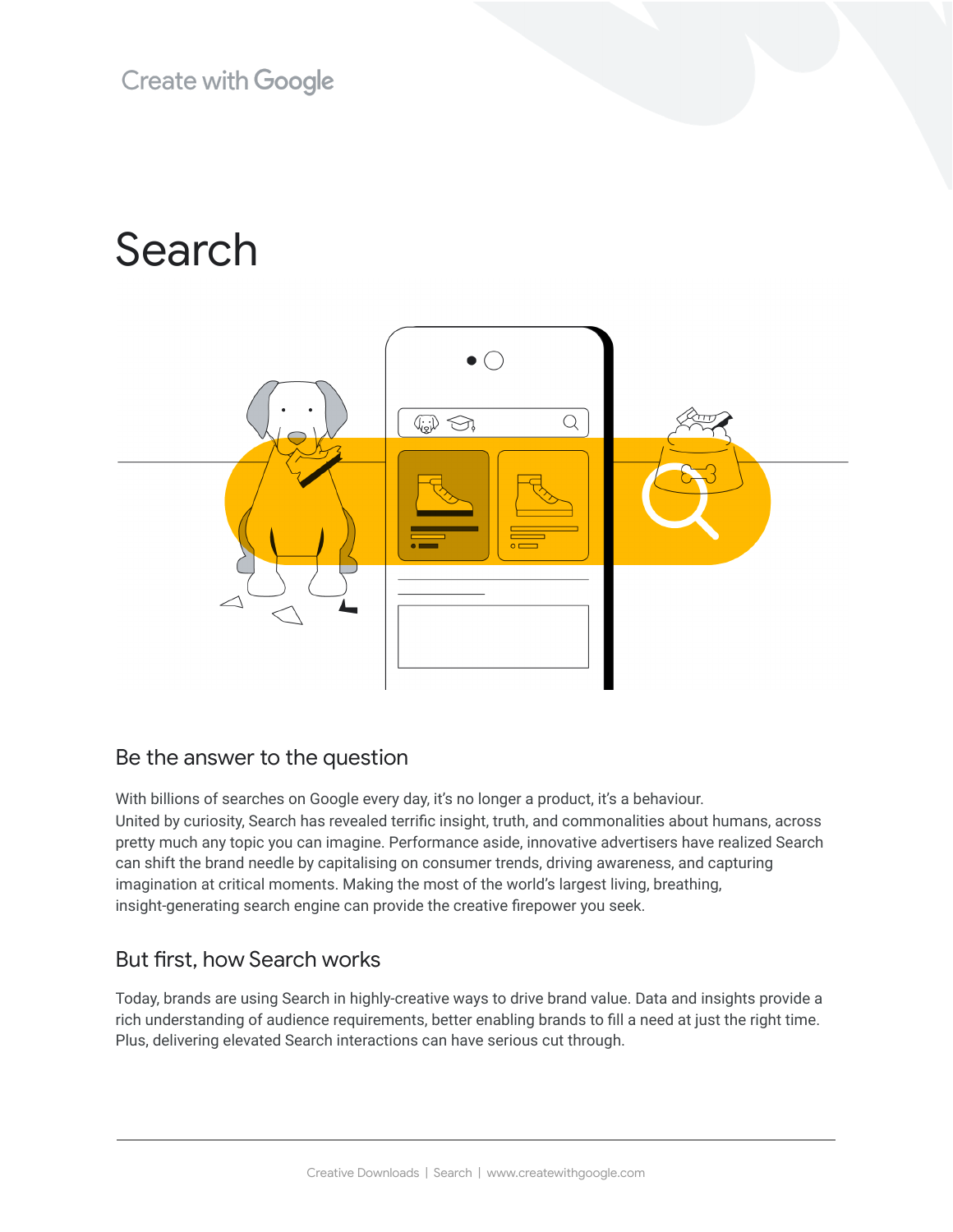# **Create with Google**

## Google Search tools

**Text**: Search terms, phrases, lyrics, symbols, emojis... you name it.

**Voice**: Growing daily, it will continue to accelerate as technology improves and behavior becomes second nature.

**Image**: Google Lens, an AI-powered technology, uses smartphone cameras and deep machine learning to detect objects – if you can see it, you can search it.

## Unlimited possibility

Search has become an integral part of life, resulting in potent creative opportunities. After all, it provides infinite ways to connect. A good starting point is investigating data and insights to see what audiences really want. You can then reach specific groups, appealing to them in a way that demonstrates understanding. Below are some ways in:

#### **Unexpected relevant responses**

Putting a clever spin on standard questions or better yet, respond with a link to a video instead of text. It's an incredibly effective way to stand out above all of the other search results, delivering an idea in a direct way.

#### **Resolve questions fast**

Skip a step by offering the solution earlier in the process. Often customers will research the problem before seeking solutions, but you can get there faster by being the solution at the moment research begins.

#### **Be in the moment**

Tapping into what your audience cares about right now is a great way to insert your brand into the conversation. Tools like Google Trends and the Google Search autocomplete function provide a feel for what's happening, and can offer even more insights (news, sports, events, surveys etc).

#### **Start with Search**

If you know something's coming up, like a new product launch, anticipate curiosity and plan responses accordingly. Alternatively, think about how you can get an audience searching and how you'll provoke them with your response. Both ways can extend engagement beyond the initial search, and have the potential to be the big idea.

#### **Go Search**

Build brand association by getting your audience to search for things you know are related or connected with your brand. It means you can reward them with information that simply can't be delivered in a campaign. As long as the search term is unique, you can point them in a particular direction or give them access to content you don't own.